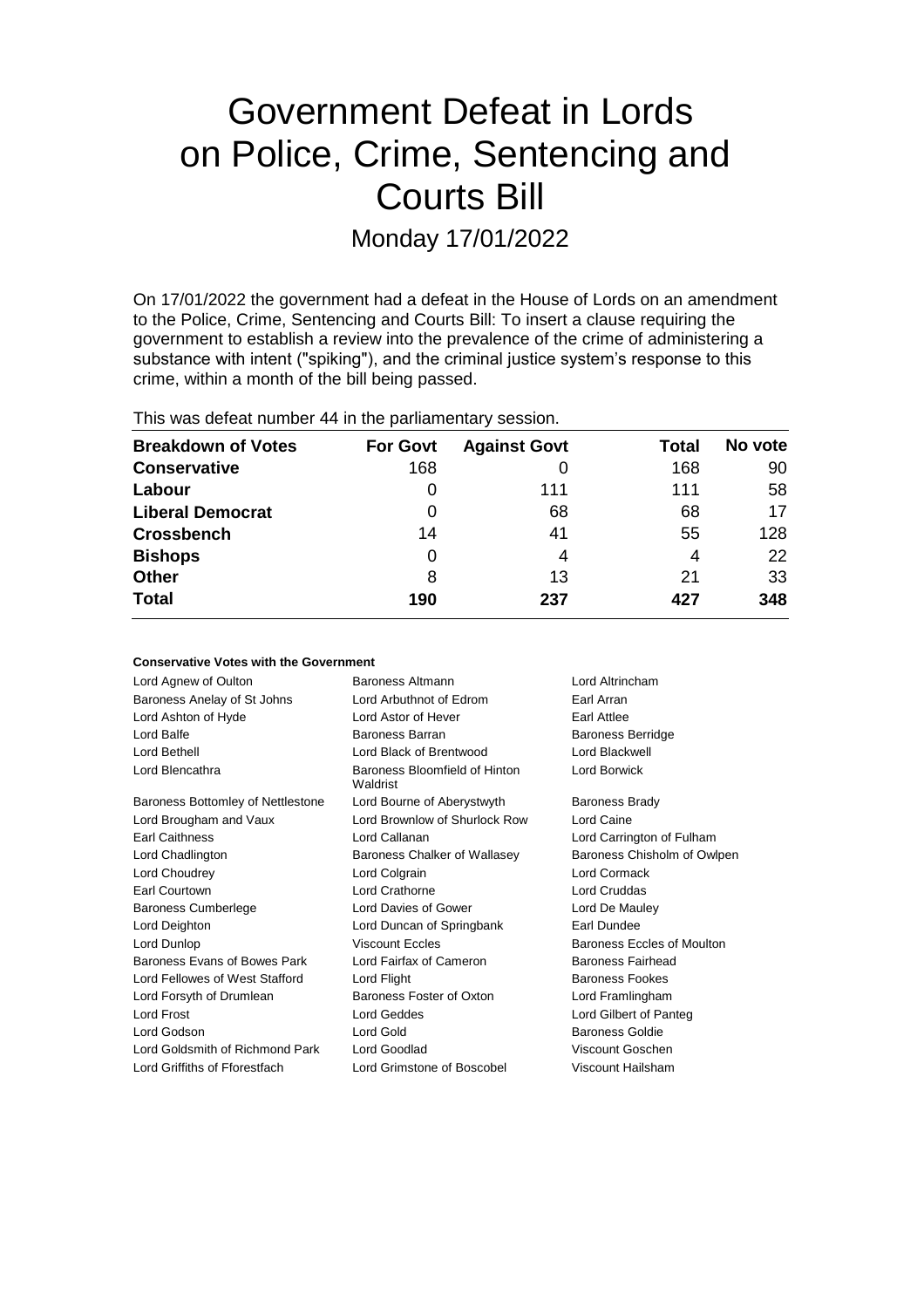Lord Hamilton of Epsom Lord Hannan of Kingsclere Baroness Harding of Winscombe Lord Harlech Lord Harris of Peckham Lord Haselhurst Lord Hayward Baroness Helic Lord Herbert of South Downs Lord Hodgson of Astley Abbotts Baroness Hodgson of Abinger Lord Holmes of Richmond Baroness Hooper **Lord Horam Earl Howe** Earl Howe Lord Howell of Guildford Lord Hunt of Wirral Lord James of Blackheath Baroness Jenkin of Kennington Lord Jopling Lord Kamall Lord Kirkham Lord Kirkhope of Harrogate Lord Lamont of Lerwick Lord Lancaster of Kimbolton Lord Lansley Lord Let a Lord Leigh of Hurley Lord Lexden **Lord Lindsay** Lord Lilley **Communist Communist Communist Communist Communist Communist Communist Communist Communist Communist Communist Communist Communist Communist Communist Communist Communist Communist Co** Lord Lingfield **Earl Liverpool** Earl Liverpool **Earl Lord Mackay of Clashfern** Lord Mancroft **Baroness Manzoor** Lord Marlesford Lord McColl of Dulwich Baroness McIntosh of Pickering Lord McLoughlin Lord Mendoza **Baroness Meyer** Baroness Meyer Baroness Mobarik Baroness Morgan of Cotes **Baroness Morrissey** Lord Moylan Lord Nash **Baroness Neville-Jones** Baroness Neville-Rolfe Baroness Newlove Baroness Nicholson of Winterbourne Baroness Noakes Lord Parkinson of Whitley Bay Lord Patten Lord Pickles Baroness Pidding Lord Polak Lord Popat Baroness Rawlings **Baroness Realists** Lord Reay **Baroness Redfern** Lord Ribeiro **Lord Robathan** Baroness Sanderson of Welton Lord Sandhurst Lord Sarfraz Lord Sassoon Baroness Sater Baroness Scott of Bybrook Baroness Seccombe Lord Selkirk of Douglas Baroness Shackleton of Belgravia Lord Sharpe of Epsom Lord Sheikh Lord Sherbourne of Didsbury Lord Shinkwin Lord Smith of Hindhead Baroness Stedman-Scott Lord Sterling of Plaistow Lord Stewart of Dirleton Baroness Stowell of Beeston Lord Strathclyde Baroness Stroud Lord Suri Lord Taylor of Holbeach Lord Trefgarne **Viscount Trenchard** Lord True Lord Tugendhat Lord Udny-Lister Lord Vaizey of Didcot Baroness Vere of Norbiton Lord Wakeham Lord Wasserman Lord Wei **Lord Wharton of Yarm** Cord Whatby Lord Whitby Lord Willetts **Baroness Williams of Trafford** Lord Wolfson of Tredegar Baroness Wyld Lord Young of Cookham Viscount Younger of Leckie

#### **Conservative Votes against the Government**

#### **Labour Votes with the Government**

#### **Labour Votes against the Government**

Lord Anderson of Swansea Baroness Andrews Lord Bach Baroness Bakewell Lord Bassam of Brighton Lord Berkeley Baroness Blake of Leeds **Baroness Blower** Baroness Blower **Lord Boateng** Lord Bradley **Lord Bragg Community** Lord Bragg Baroness Bryan of Partick Lord Campbell-Savours Lord Carter of Coles Lord Cashman Baroness Chakrabarti **Viscount Chandos** Baroness Chapman of Darlington Lord Clark of Windermere Lord Coaker Lord Collins of Highbury Baroness Corston Baroness Crawley Lord Cunningham of Felling Lord Davies of Oldham Baroness Donaghy Baroness Davies Baroness Drake Lord Drayson Lord Dubs Lord Elder Lord Falconer of Thoroton Lord Faulkner of Worcester Baroness Golding Lord Griffiths of Burry Port Lord Grocott Lord Hacking Lord Hain Viscount Hanworth Lord Harris of Haringey Lord Haskel **Baroness Hayman of Ullock** Baroness Hayter of Kentish Town Baroness Healy of Primrose Hill Lord Hendy **Baroness Henig** Baroness Henig

Baroness Adams of Craigielea Lord Adonis Communication Baroness Amos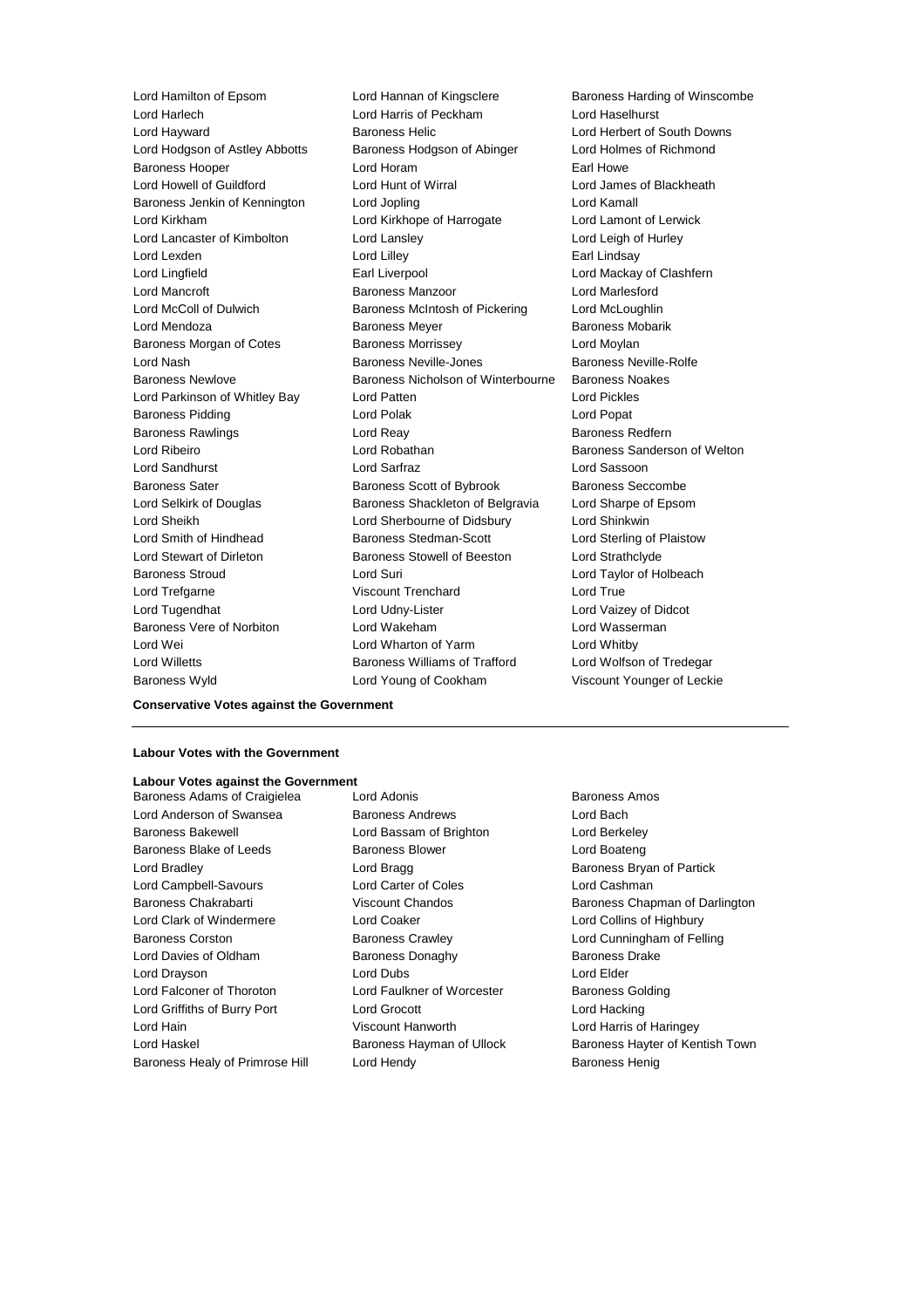| Lord Hollick                           | Lord Howarth of Newport      | Lord Hunt o        |
|----------------------------------------|------------------------------|--------------------|
| Baroness Jay of Paddington             | Baroness Jones of Whitchurch | Lord Jones         |
| Lord Jordan                            | Lord Kennedy of Southwark    | <b>Baroness K</b>  |
| Lord Khan of Burnley                   | Lord Knight of Weymouth      | Baroness L         |
| Lord Layard                            | Lord Lennie                  | Lord Levy          |
| Baroness Liddell of Coatdyke           | Lord Liddle                  | Lord Lipsey        |
| <b>Baroness Lister of Burtersett</b>   | <b>Baroness Mallalieu</b>    | Lord Mande         |
| Lord McConnell of Glenscorrodale       | Baroness McIntosh of Hudnall | Baroness M         |
| Lord Mitchell                          | <b>Lord Monks</b>            | Lord Morga         |
| Baroness Morris of Yardley             | <b>Baroness Osamor</b>       | <b>Baroness P</b>  |
| Lord Ponsonby of Shulbrede             | <b>Baroness Quin</b>         | <b>Baroness R</b>  |
| <b>Baroness Ritchie of Downpatrick</b> | Lord Robertson of Port Ellen | Lord Rooke         |
| Lord Rosser                            | Baroness Royall of Blaisdon  | Lord Sawye         |
| <b>Baroness Sherlock</b>               | Lord Sikka                   | <b>Baroness S</b>  |
| Baroness Smith of Gilmorehill          | <b>Viscount Stansgate</b>    | <b>Lord Stever</b> |
| Baroness Taylor of Bolton              | <b>Baroness Thornton</b>     | Lord Tomlir        |
| Lord Touhig                            | Lord Triesman                | Lord Tunnic        |
| Baroness Warwick of Undercliffe        | Lord Watson of Invergowrie   | Lord Watts         |
| Lord West of Spithead                  | <b>Baroness Wheeler</b>      | Baroness W         |
| Lord Whitty                            | Baroness Wilcox of Newport   | Lord Winsto        |
| Lord Wood of Anfield                   | Lord Woodley                 | <b>Baroness Y</b>  |
|                                        |                              |                    |

Lord Hunt of Kings Heath Baroness Kennedy of The Shaws Baroness Lawrence of Clarendon Lord Levy Lord Lipsey Lord Mandelson all Baroness Merron Lord Morgan Baroness Pitkeathley Baroness Rebuck Lord Rooker Lord Sawyer Baroness Smith of Basildon Lord Stevenson of Balmacara Lord Tomlinson Lord Tunnicliffe Lord Watts Baroness Whitaker t **Lord Winston** Baroness Young of Old Scone

#### **Liberal Democrat Votes with the Government**

# **Liberal Democrat Votes against the Government**

Baroness Barker **Communist Communist Communist Communist Communist Communist Communist Communist Communist Communist Communist Communist Communist Communist Communist Communist Communist Communist Communist Communist Commu** Baroness Bonham-Carter of Yarnbury Baroness Brinton Lord Bruce of Bennachie Lord Burnett **Baroness Burt of Solihull** Lord Campbell of Pittenweem Lord Clement-Jones **Lord Dholakia Lord Dholakia** Baroness Doocey Baroness Featherstone Lord Foster of Bath Lord Fox Baroness Garden of Frognal Lord German Lord Goddard of Stockport Baroness Grender Baroness Hamwee Baroness Harris of Richmond Baroness Humphreys **Exercise Exercise Exercise Contracts** Baroness Hussein-Ece Baroness Janke **Baroness Jolly Baroness Jolly Lord Jones of Cheltenham** Baroness Kramer Lord Lee of Trafford Lord McNally Lord Newby Baroness Northover Lord Oates Lord Paddick Lord Palmer of Childs Hill Baroness Parminter Baroness Pinnock **Lord Purvis of Tweed** Baroness Randerson Lord Razzall Lord Redesdale Lord Rennard Baroness Scott of Needham Market Lord Scriven Lord Sharkey Lord Sharkey Baroness Sheehan **Baroness** Sheehan Lord Shipley **Baroness Smith of Newnham** Lord Stoneham of Droxford Lord Storey Lord Strasburger Lord Stunell Baroness Suttie Lord Taverne Lord Teverson **Baroness Thomas of Winchester** Lord Thomas of Gresford Baroness Thornhill Viscount Thurso Lord Tope Baroness Tyler of Enfield **Lord Wallace of Saltaire** Baroness Walmsley Lord Willis of Knaresborough Lord Wrigglesworth

Baroness Bakewell of Hardington Mandeville

#### **Crossbench Votes with the Government**

Baroness Wheatcroft **Lord Woolf** 

Viscount Colville of Culross Lord Craig of Radley Viscount Craigavon Lord Grabiner Lord Greenway Lord Hogan-Howe Lord Mawson Lord McDonald of Salford Lord Patel

Lord Aberdare Lord Boyce Baroness Cavendish Little Venice